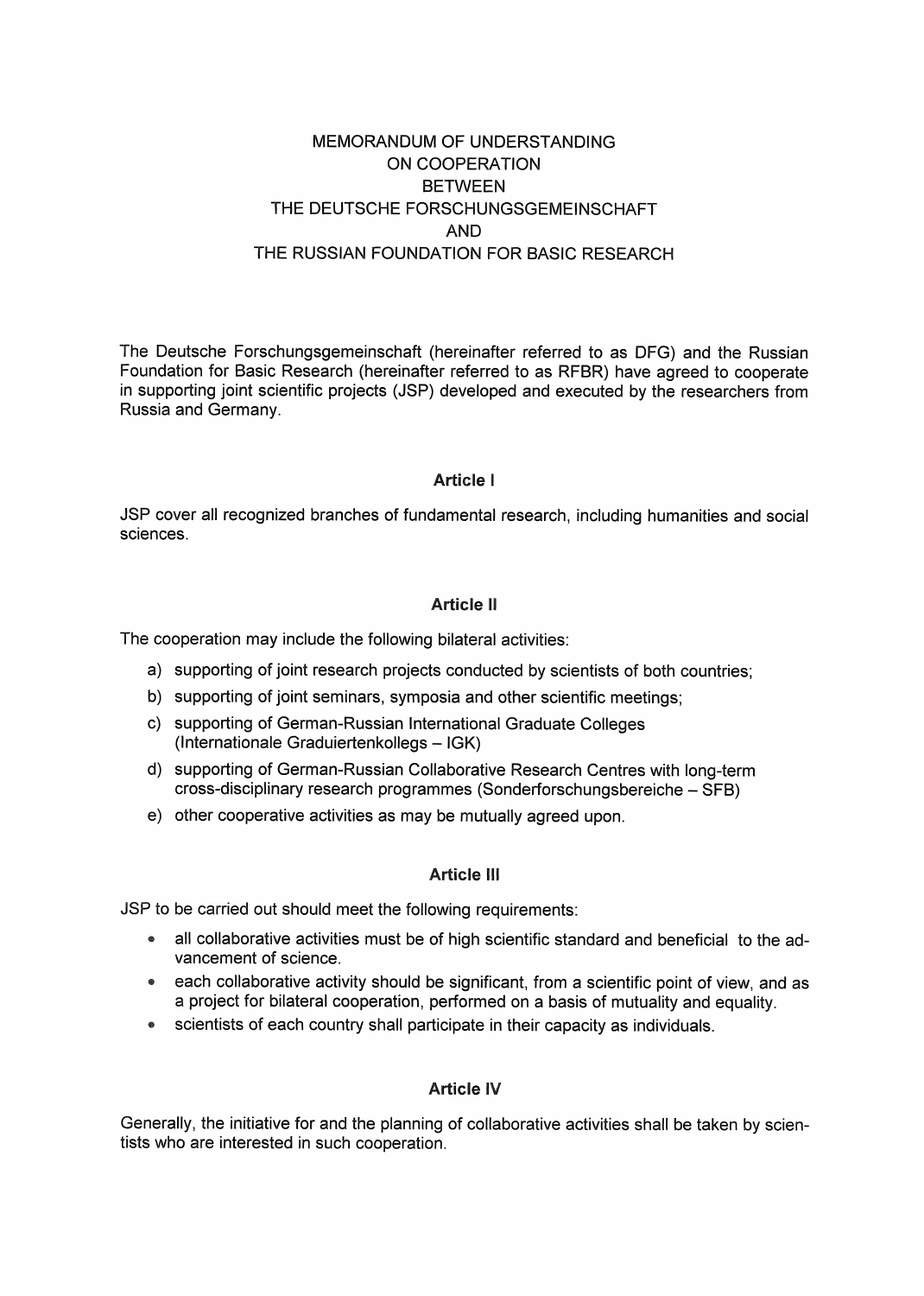### **Article V**

JSP shall be implemented in conformity with the Joint Guidelines that are to be established by the two sides.

### **Article VI**

JSP are subject to the budgetary appropriations available to each side and the applicable laws and regulations of each side.

#### **Article VII**

This Moll shall be valid for a period of five years and shall subsequently extend thereafter annually, unless a written notice of termination has been given by either side six months in advance. Termination of this MoU will not affect JSP already approved jointly or in progress in order to finish it in due time.

### Article VIII

This MoU shall come into force when signed by the representatives of the two agencies and after official approval by their respective governing bodies.

### Article IX

This MoU may be amended by mutual agreement of the two sides. This MoU is documented in two Originals in English, both texts being equally valid.

Moscow, February 29, 2012

On behalf of the Deutsche Forschungsgemeinschaft

Prof. Dr. Matthias Kleiner President of DFG

On behalf of the Russian Foundation for Basic Research

iner 

Academician Vladislav Y. Panchenko Chairman of the RFBR Science Council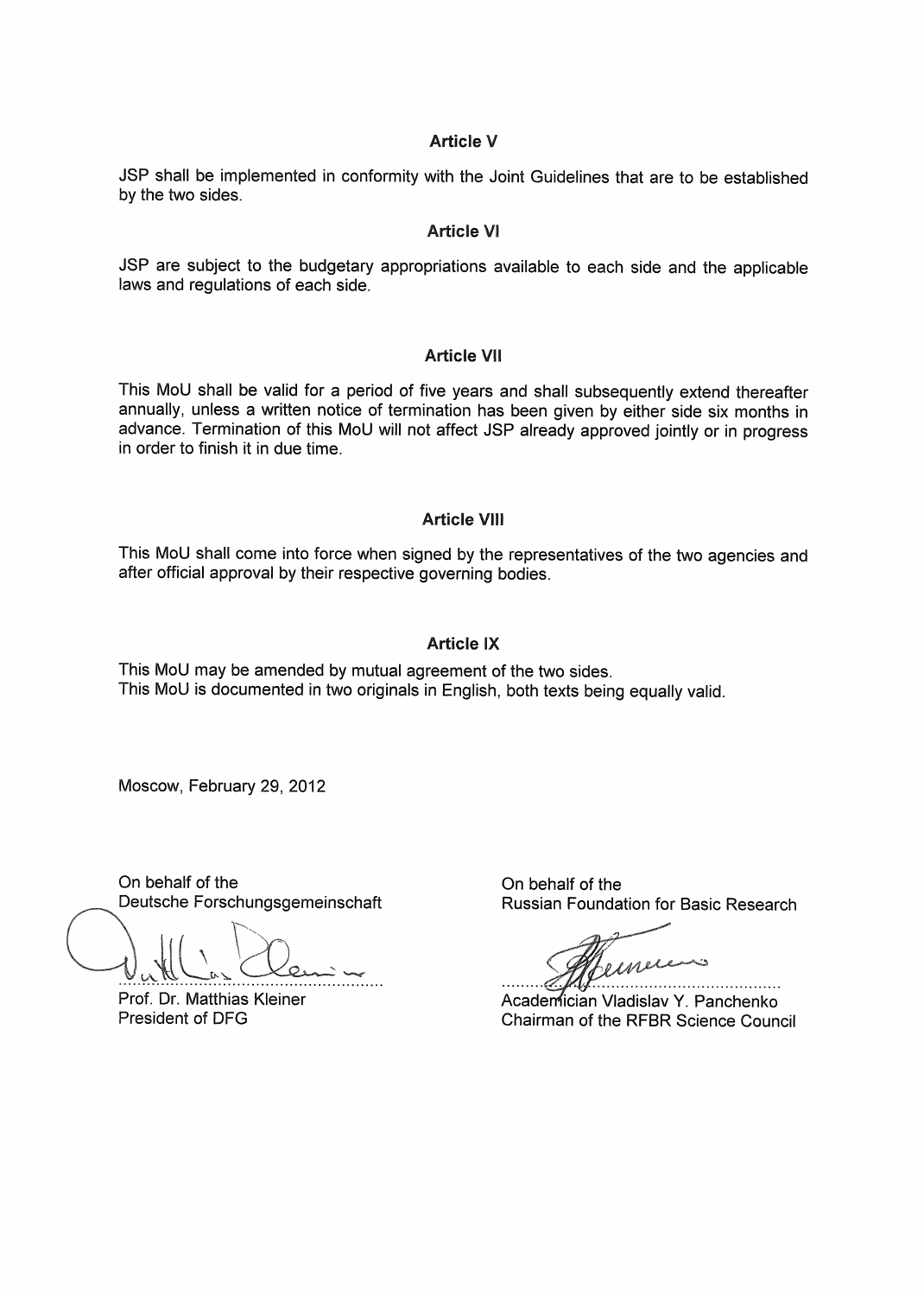# JOINT GUIDELINES FOR IMPLEMENTATION OFTHE MEMORANDUM OF UNDERSTANDING **BETWEEN** THE DEUTSCHE FORSCHUNGSGEMEINSCHAFT (DFG) AND THE RUSSIAN FOUNDATION FOR BASIC RESEARCH (RFBR)

In accordance with the Article V of the MoU the following Joint Guidelines are agreed upon between the DFG and the RFBR to provide methods of implementation of the Program refered to in the MoU.

# L Forrns of Cooperation

### 1.1. Joint Research Proiects

The duration of a joint Research project is normally up to three years. However, extension may be granted, if deemed appropriate. Joint research projects are carried out, in principle, by two research teams, one of each side.

## 1.2. Joint Seminars, Workshops. Symposiums

Small scale meetings for a period of up to one week like seminars, workshop and Symposiums are held in either Germany or Russia with participation of up to ten scientists from each side including one organizer. An extension of a stay for a scientific purpose can be arranged by mutual consent and if additional funding is available.

### l. 3. German-Russian International Graduate Colleges (Internationale Graduiertenkollegs - IGK)

The DFG has established the program of IGKs in order to promote doctoral researchers. The RFBR has joined the program of IGKs in order to promote fundamental research carried out by young scientists. The German-Russian IGKs are aimed to encourage bilateral scientific collaboration between German and Russian universities and research institutes involving graduate and postgraduate (doctoral) researchers. They offer doetoral researchers an extended (app. six to twelve months) period of research work at the respective foreign partner's site and also a joint supervision of their theses. Each IGK has its own research program designed and implemented jointly by its participants from the respective German and Russian university or research institute. The doctoral researchers work under the supervision of the principal investigators (Pls) in small teams on research projects coordinated within the research program of the IGK. Criteria for approving of a new IGK include scientific excellence of the individual research sites äs well äs mutual benefit from complementary expertise.

# II. Funding of collaborative activities

II. 1. Joint research proiects.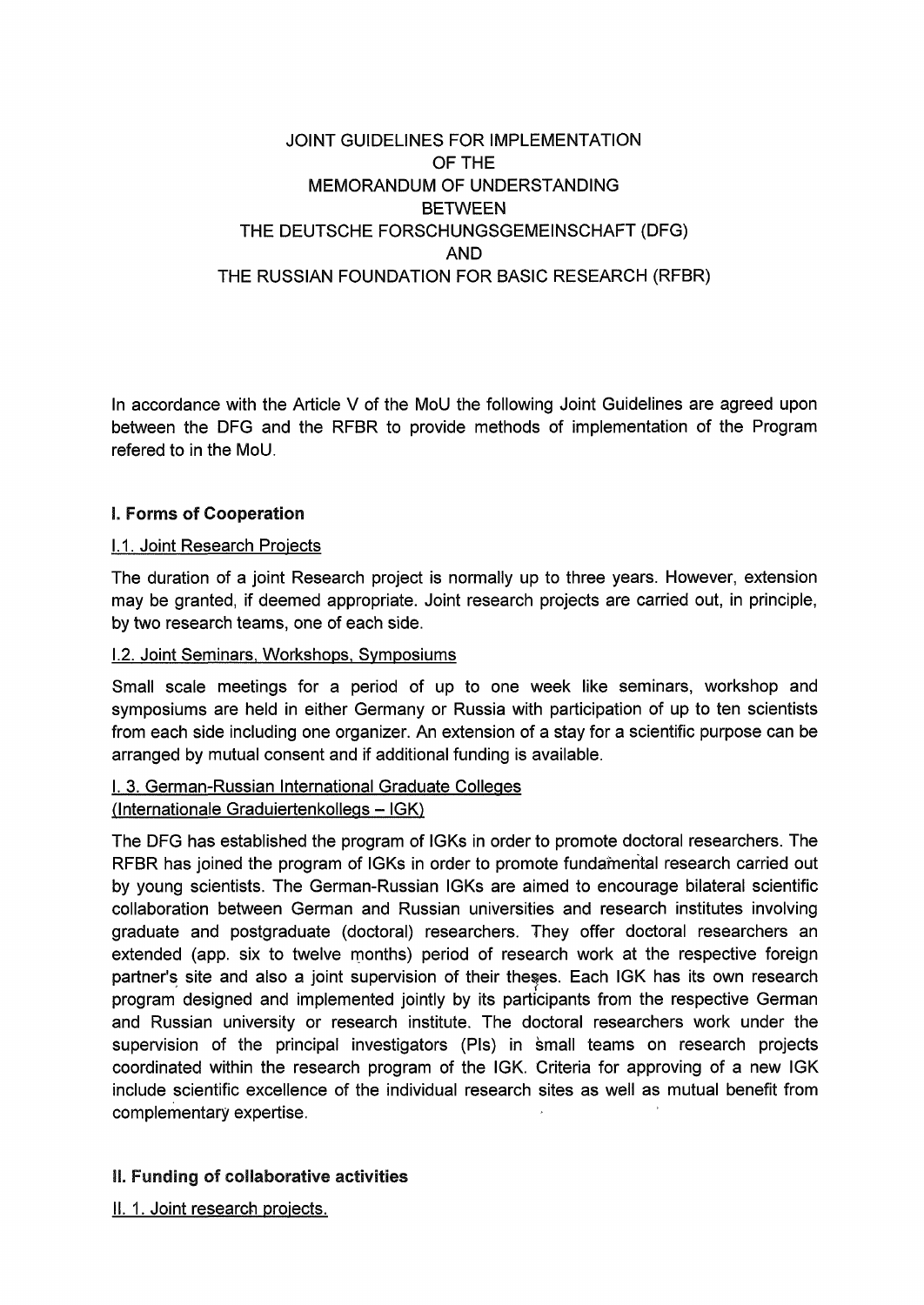Subject to the availability of appropriate funds, each side shall support mobility of its own country's research team by covering its travel fares and living costs, while the receiving side shall provide the visitors with the necessary resources to carry out their joint projects and cover their research costs. In general, the Russian and German researchers' activities will be supported according to the relevant RFBR and DFG rules respectively. When appropriate, other financial arrangements can be agreed on. It is expected that, in addition to above funding to cover the costs of visiting the counterpart's country, participating scientists will obtain research funds in their own country.

## II. 2. Joint Seminars, Workshops. Symposiums

Generally, the sending side shall support the travel fares and living costs of the participants from its own country, while the receiving side shall support the costs related to the meeting. When appropriate, other financial arrangements can be agreed upon.

# II. 3. German-Russian International Graduate Colleges

Subject of funding are research projects coordinated within the research program of the IGKs. IGKs are funded for a period of up to nine years. The DFG grants a maximum of two funding periods of 4.5 years each. RFBR offers alternating funding periods of 3 years and after new applications of another 2 years plus 3 years plus 1 year. Both sides fund the projects according to their financial possibilities and rules.

Both sides provide funding for the (post)doctoral researchers, including consumables, small equipment and mobility funds for visits at the respective partner site. In addition, DFG allocates within the IGK program funds for mobility, joint seminars, workshops and symposia. The Russian participants of the IGK are encouraged to submit proposals for additional travel grants, joint seminars, workshops and symposia within the RFBR programmes to promote mobility and research activities of young scientists. Generally, the sending side will assume the international and domestic travel fares and living costs of the doctoral students and the senior researchers participating in the scientific exchange, while the receiving side shall support the research costs, as described in paragraph II.1. When appropriate, other financial arrangements can be agreed upon.

### II.4. Health Insurance

A sufficient international health insurance is subject to the care of the participating scientists.

# III. Applications

Counterpart scientists from the two countries should cdnsult with each other in advance and submit their joint proposal harmonized and simultaneously to their respective institution at any time. Proposals should comply with the formal requfrements set forth by DFG and RFBR. The respective proposal guidelines are published on the websites of both DFG and RFBR. The proposals should contain:

- » a detailed description of the objectives, methods and cost of research projects/seminars;
- a detailed implementation schedule of seminar topics;
- biographical data and the qualification of the participating scientists.

For establishment proposals for IGKs the application procedure includes the following steps: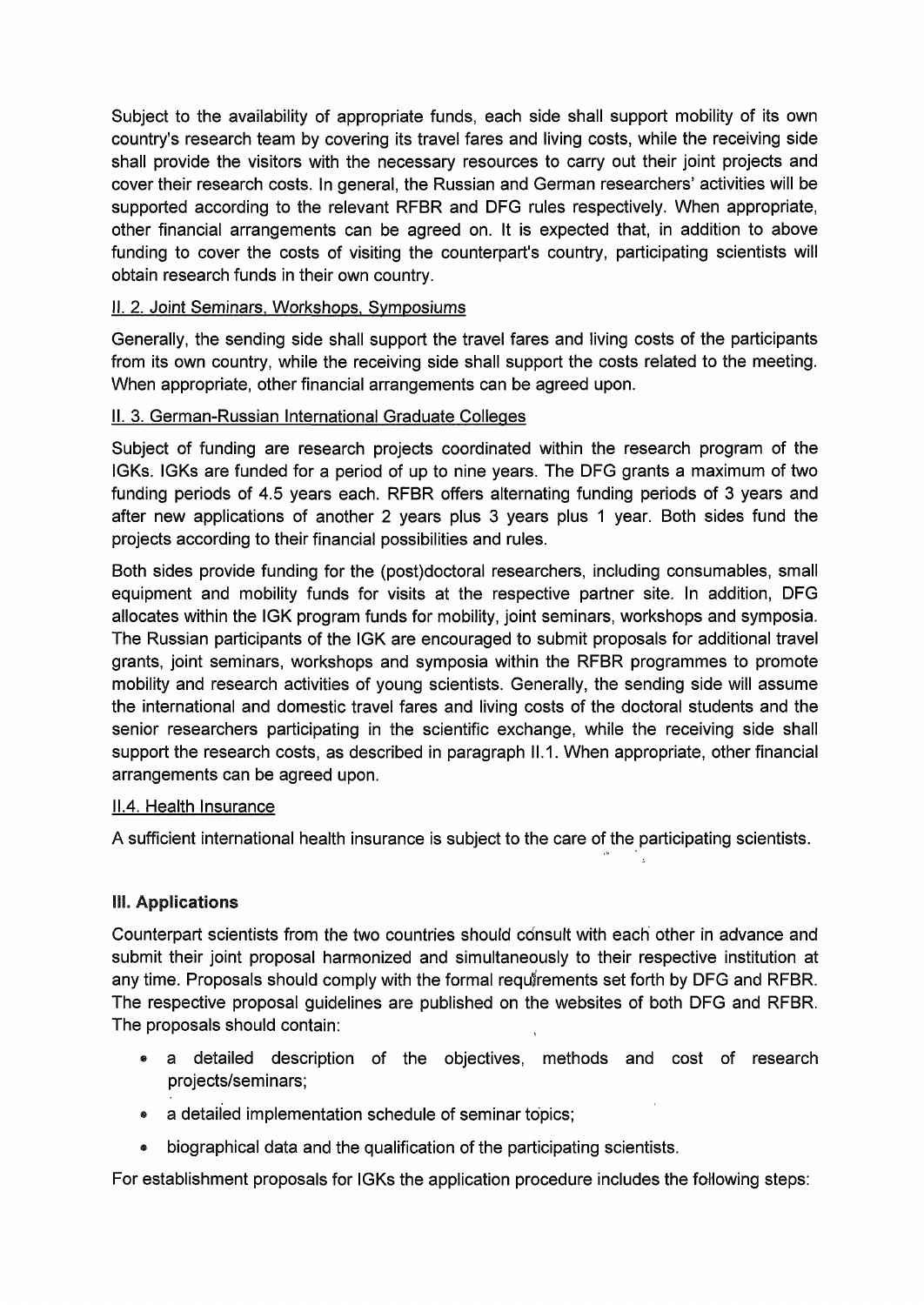- a joint draft proposal (in English, according to DFG guidelines), submitted to DFG by the German and Russian coordinators,
- *a* joint füll proposal (in English, according to DFG guidelines), submitted to DFG and RFBR by the German and Russian coordinators,
- individual proposals (in Russian, according to RFBR guidelines) for the joint research projects, submitted to RFBR by the Russian Pls.

For renewal proposals for IGKs the application procedure includes the following steps:

- individual proposals (in Russian, according to RFBR guidelines) for the joint research projects, submitted to RFBR by the Russian Pls, for renewal after the first 3 years (for another 2 years) of funding,
- a joint renewal proposal (in English, according to DFG guidelines), submitted to DFG and RFBR by the German and Russian coordinators, for renewal after the first 4.5 years of funding.
- individual proposals (in Russian, according to RFBR guidelines) for the joint research projects, submitted to RFBR by the Russian Pls, for renewal after 5 years (for another 3 years) and after 8 years (for the last year) of funding.

### IV. Proposal Selection

Based on peer reviews by the DFG and the RFBR using their normal procedures, the two sides will consult with each other and give their final coordinated approval on pending proposals.

The review process for IGK proposals includes the following steps:

- The draft proposals for establishment of an IGK are subject to review and evaluation by the DFG. In case of a positive evaluation, the applicants are invited to submit a füll proposal.
- DFG and RFBR will carry a joint evaluation of the joint establishment proposals and of the joint renewal proposals for renewal after the first 4.5 years of funding. RFBR experts join their DFG counterparts for an on-site evaluation. DFG will reimburse the travel costs of the Russian reviewers for participation in "on-site-evaluations in Germany.
- On the basis of the on-site evaluation the DFQ Grants Committee on International Graduate Colleges (IGK) decides on the funding of the German side of the IGK.
- In case of approval by the DFG, the Russian PIs of the IGK are invited to submit their individual proposals for their joint research projects for registration and review according to RFBR requirements. On the basis of the on-site evaluation, the RFBR-Board decides on the funding of the Russian side of the IGK. RFBR will implement a mechanism to ensure that the interdependency between the individual proposals will be adequately represented in the evaluation process.